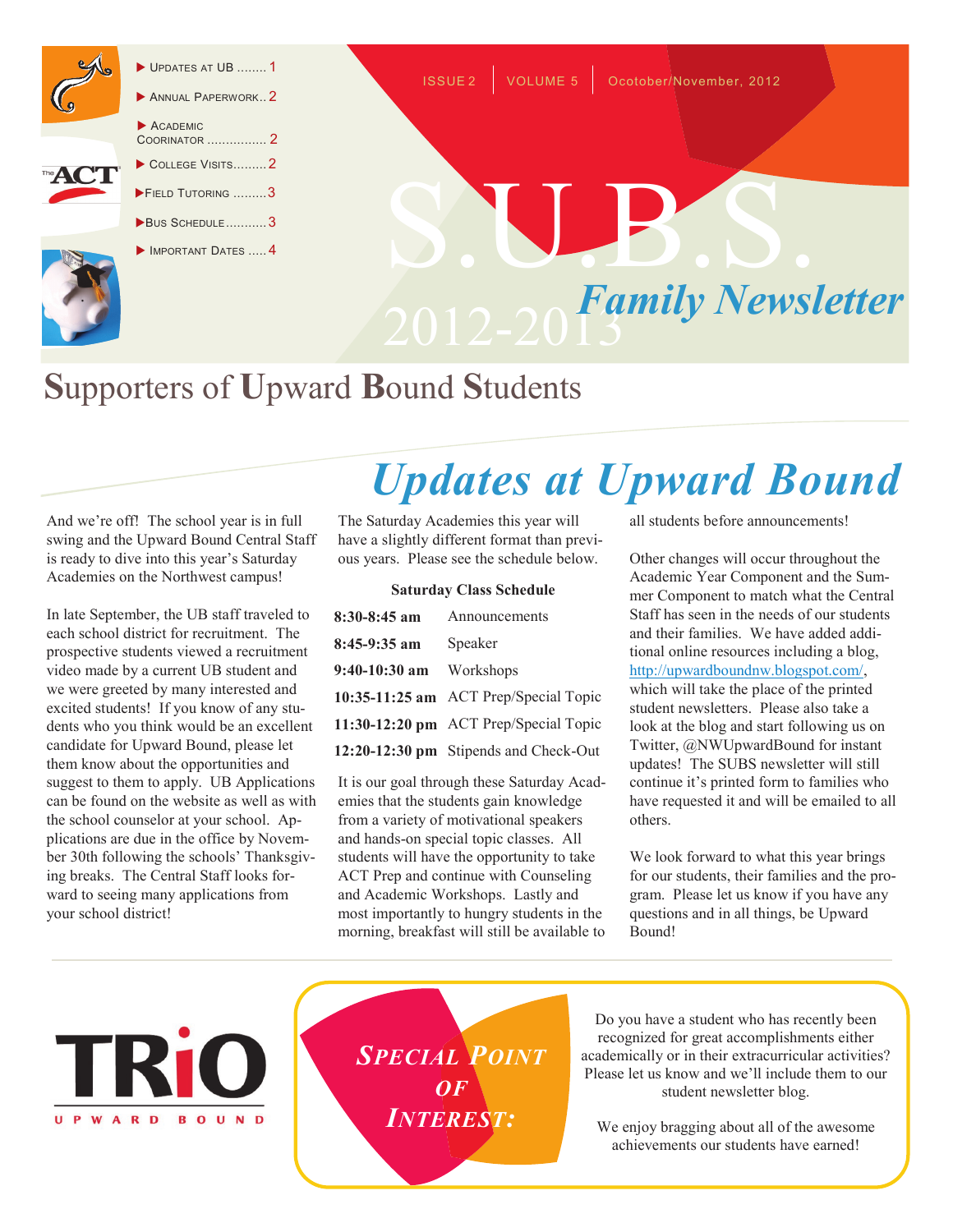#### **Annual Paperwork**

Each year, every Upward Bound student must fill out a Participation Contract Agreement form. The form must be signed by both the student and their parent(s)/ guardian(s).

The purpose of this document is to ensure

that the student and their parent/guardian have read the handbook, and understand the rules and expectations of our program.

The form and handbook can be found online at the UB website under the *Forms* page. The UB Central Staff would like to have the forms turned in as soon as possible and no later than the November 17th Saturday Academy. If you or your student has any questions please don't' hesitate to contact the UB office.

#### **Assistant Director/Academic Coordinator**

Last month Kori Hoffmann announced he is traveling across campus to accept a new position with Student Affairs as their new Student Conduct & Development Coordinator. The UB central staff was sad to see such a great mentor leave our team; however, we know he isn't too far away to visit. It was a pleasure to have Kori on our team and in 2004. the positive effect he had on our students and the overall success of the program will always be appreciated.

It is now the pleasure of the UB central staff to announce that Kenna Johnson, a former Northwest TRiO staffer will be rejoining our TRiO team as the new Upward Bound Assistant Director and Academic Coordinator.

Kenna has over fifteen years of experience with Northwest's TRiO programs. She started her career in 1989 when she assumed the Academic Coordinator position with Upward Bound. In 1991, she transitioned

into the Counseling Coordinator position and held that role for over four years, at which point she became the UB Director. In 1997, she stepped across the TRiO aisle and took the position of Assistant Director for Student Support Services, a position she held until her family relocated to Colorado

While in Colorado, she served as the Director of both the Stryker Institute for Leadership Development and The Women's Resource Center at the University of Northern Colorado from 2004-2012. At UNC it was a high priority for Kenna to maintain a close relationship with TRiO. She was able to accomplish this through the establishment of a Big Sister/Little Sister mentoring program for Educational Talent Search students and by writing a successful grant application in 2006-07 to bring Upward Bound back to UNC after the program had been defunded during the previous competition. Throughout her positions in higher education she has shown motivation and a passion to provide numerous personal growth, empowerment and educational opportunities for students; focusing primarily on underprivileged and first generation students.

Kenna will be a great addition to the Upward Bound team and another excellent resource for you and your students. Her devotion to student success and advocacy will greatly lend to the Upward Bound program as well as the community as we continue to look for opportunities for collaboration and resource sharing.

Please give a warm welcome to Kenna as she begins her Assistant Director and Academic Coordinator duties with Upward Bound next month.

# **College Visits**

It's that time of year once again-- college visits are in full effect around the nation! Whether your student is finishing up their first quarter as a high school student or completing college applications and scholarships for their postsecondary plans, it is a good time to discuss when and where college tours will fit into the family calendar.

While discussing possible colleges to visit with your student, check-out the college's website. Looking at the website and degrees offered at the institution is the first step to find out if it would be a good prospective school to look more into. After you have done a bit of research, look into

visiting the college in person. Visiting colleges in person is critical for students and their families to do as they reach the point of deciding upon which institution will be the best fit for the postsecondary goals they have created. With this in mind, Upward Bound juniors and seniors are required to complete at least one college visit during the academic year in order to complete their UB checklist.

After the college visit, you and your student should discuss and write down at least five impressions of the school. Considering the campus personality, diversity of the student body, the size of the lecture halls,

teacher to student ratio, tuition costs, degrees offered among any other important factors that is important for your student.

If the family calendar seems to be overflowing with other events, please know Upward Bound is more than happy to take small groups to visit different college institutions in the area that students are interested in attending. If a parent wishes to attend as well, they are more than welcome to enjoy the trip with us. If anyone is interested in UB planning a college visit, please contact Jackie at jackiec@nwmissouri.edu or (660) 562-1638 and she will create a visit day for you!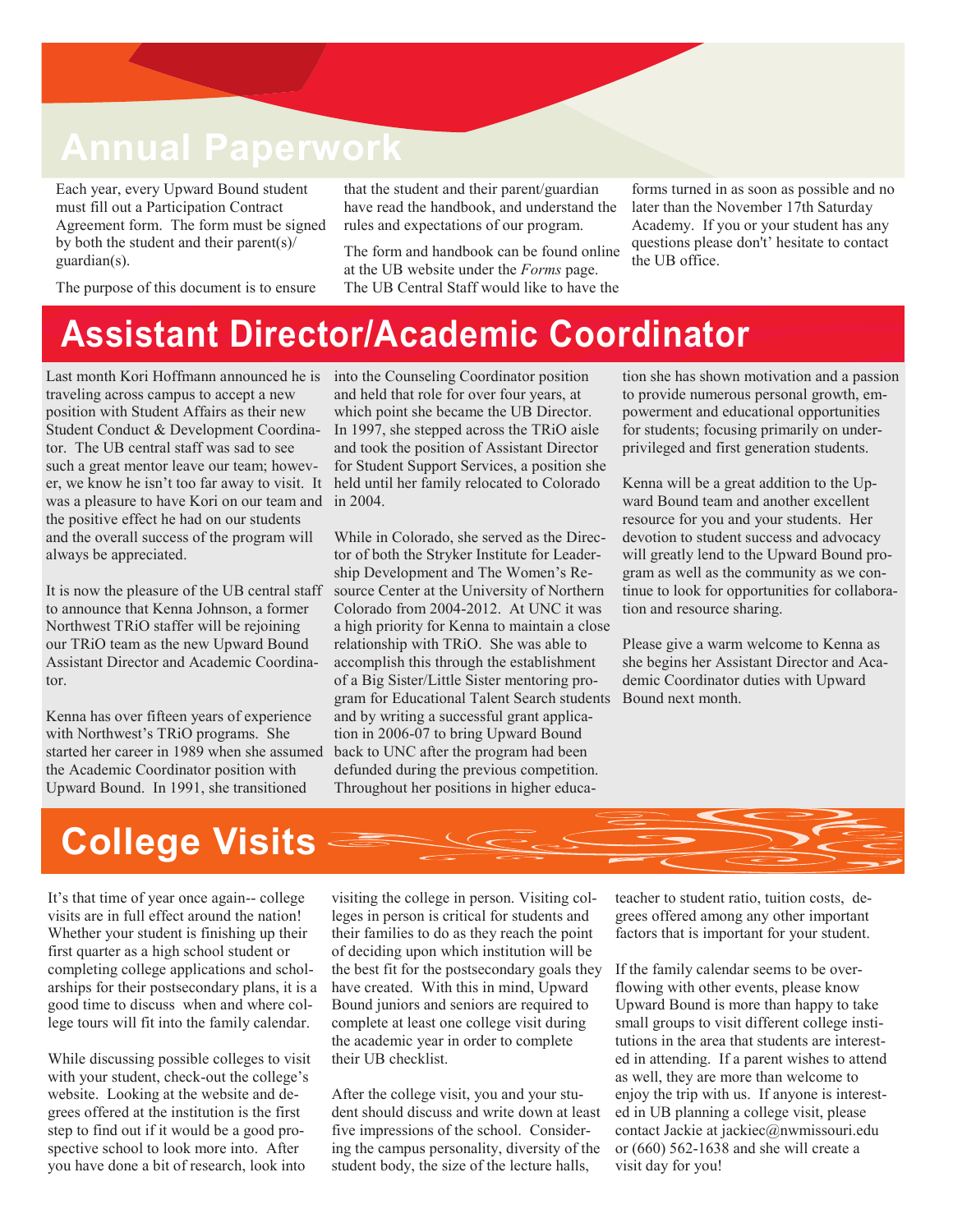## **Field Tutoring Updates**

Upward Bound Supporters,

Please help us in regards to your student's attendance at field tutoring. Field tutoring is an important aspect of our program. It allows the students a chance to work on any homework they may have and it also provides a valuable line of communication when we need to contact them.

Below is the field tutoring schedule along with lists of excused and unexcused absences.

| 2012-2013 Field Tutoring Schedule |                               |                               |  |  |
|-----------------------------------|-------------------------------|-------------------------------|--|--|
| <b>School</b>                     | <b>Regular Tutoring</b>       | <b>Supplemental Tutoring</b>  |  |  |
| King City                         | Thursday— $3$ pm              | <b>TBD</b>                    |  |  |
| Maryville                         | Thursday— $3:10$ pm           | Tuesday— $3:10$ pm            |  |  |
| Northeast Nodaway                 | Wednesday— $3:30$ pm          | Tuesday— $3:30$ pm            |  |  |
| Rock Port                         | Tuesday— $3:15$ pm            | <b>TBD</b>                    |  |  |
| Stanberry                         | Tues/Thurs—7:30am & Thurs—3pm | Tues/Thurs-7:30am & Thurs-3pm |  |  |
| Tarkio                            | Wednesday—7am                 | Thursday-7am                  |  |  |
| West Nodaway                      | Tuesday— $3:10$ pm            | Wed/Thurs-7:30am              |  |  |

Excused absences for school activities include:

- ◆ Sports
- ◆ Band
- Music
- Academic Bowl and other such activities
- FBLA, FFA, etc.
- Church activities
- Doctor/Dentist

Thank you for your help in supporting us on this!

Students will not be excused for the following:

- Work
- Not having a ride
- School punishment (suspension, detention, etc)
- Babysitting (we understand there are some circumstances where this is necessary but it should not cause you to miss tutoring on a weekly basis)

| <b>School</b>                                                             | <b>Pick Up Time</b> | <b>Drop Off Time</b> | Location                       |  |  |
|---------------------------------------------------------------------------|---------------------|----------------------|--------------------------------|--|--|
| King City                                                                 | $7:30$ a.m.         | $2:10$ p.m.          | High School                    |  |  |
| Stanberry                                                                 | $7:45$ a.m.         | $1:55$ p.m.          | High School                    |  |  |
| Northeast Nodaway                                                         | $8:05$ a.m.         | $1:35$ p.m.          | High School                    |  |  |
| <b>Rock Port</b>                                                          | $7:30$ a.m.         | $2:20$ p.m.          | High School                    |  |  |
| Tarkio                                                                    | $7:45$ a.m.         | $2:05$ p.m.          | High School                    |  |  |
|                                                                           |                     |                      |                                |  |  |
| <b>Arrive NWMSU</b>                                                       | 8:30 a.m.           |                      | <b>Administration Building</b> |  |  |
| <b>Leave NWMSU</b>                                                        | ** $12:45$ p.m.     |                      | <b>Administration Building</b> |  |  |
| ** Busses typically stop at McDonald's after session from 12:45-1:15 p.m. |                     |                      |                                |  |  |

**Saturday Session Bus Schedule**